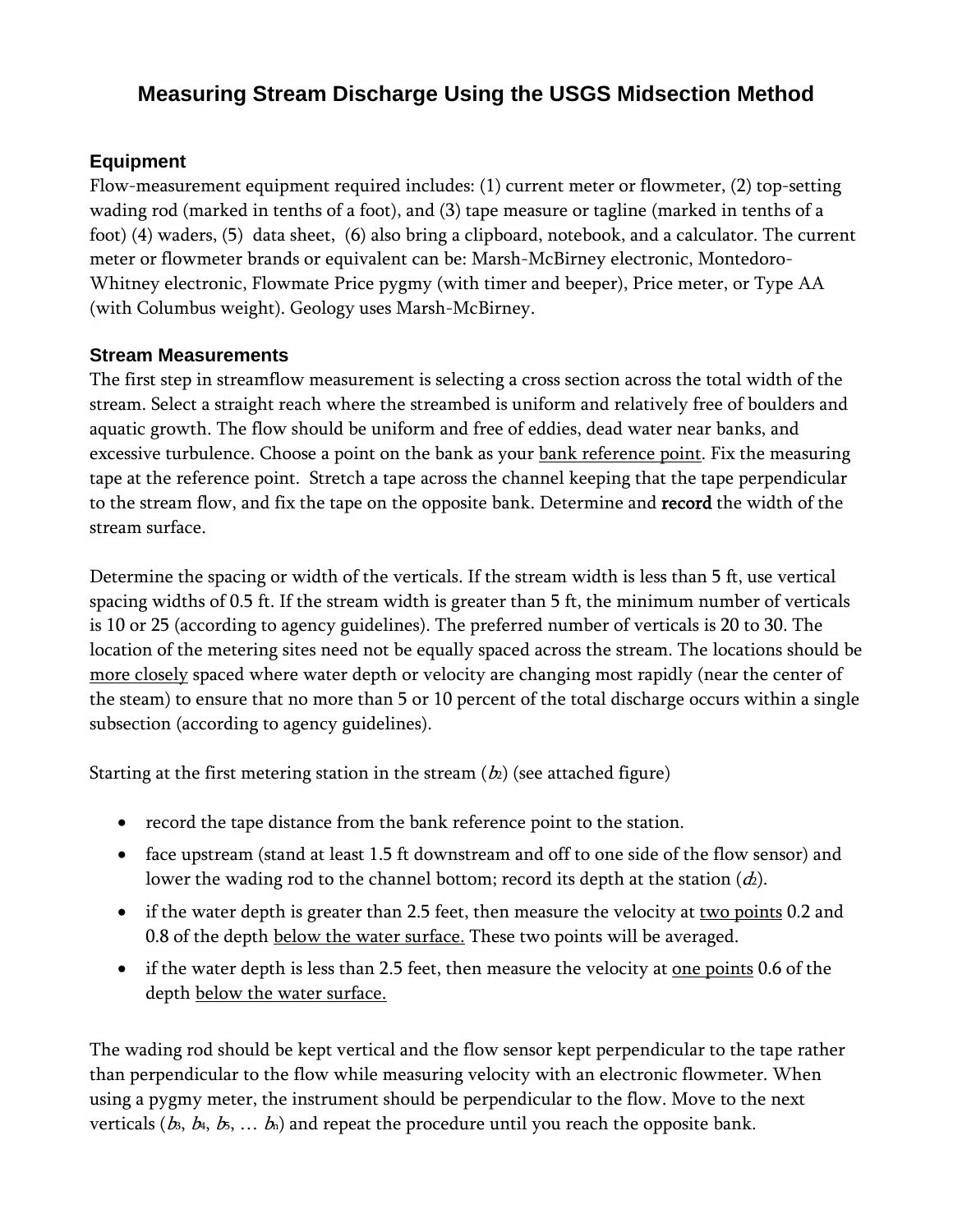#### **Data Analysis**

After making you field measurements, complete the Stream-Discharge Data Sheet in Excel using the USGS midsection method (see below).

### **Midsection Method**

The USGS uses the midsection method of computing stream discharge using current meter velocity measurements. In this method, the stream cross section is divided into rectangular subsections. At the center of each of these subsections (called a vertical), a depth and velocity measurement is made, and the distance from a datum point on the shore is determined.

Sketch of midsection method for computing discharge



Explanation

1,2,3 .........n --Observation verticals  $b_1, b_2, b_3, \dots, b_n$ --Distance from initial point to observation vertical  $d_1, d_2, d_3, \ldots, d_n$ . Depth of water at observation vertical

Dashed lines --Boundaries of subsections

 $Q = q_1 + q_2 + \dots + q_n$ 

Error: No more than 5 to 10% of the total discharge should occur in any one subsection. When reporting your cubic feet per second (cfs) values, use USGS precision, e.g.,

| $\langle 1 \text{ cfs} \rangle$ | to nearest 0.01 cfs                         |
|---------------------------------|---------------------------------------------|
|                                 | 1 to 9.9 cfs to nearest 0.1 cfs             |
|                                 | 10 to 999 cfs to nearest 1 cfs              |
|                                 | > 1000 cfs to nearest 3 significant figures |